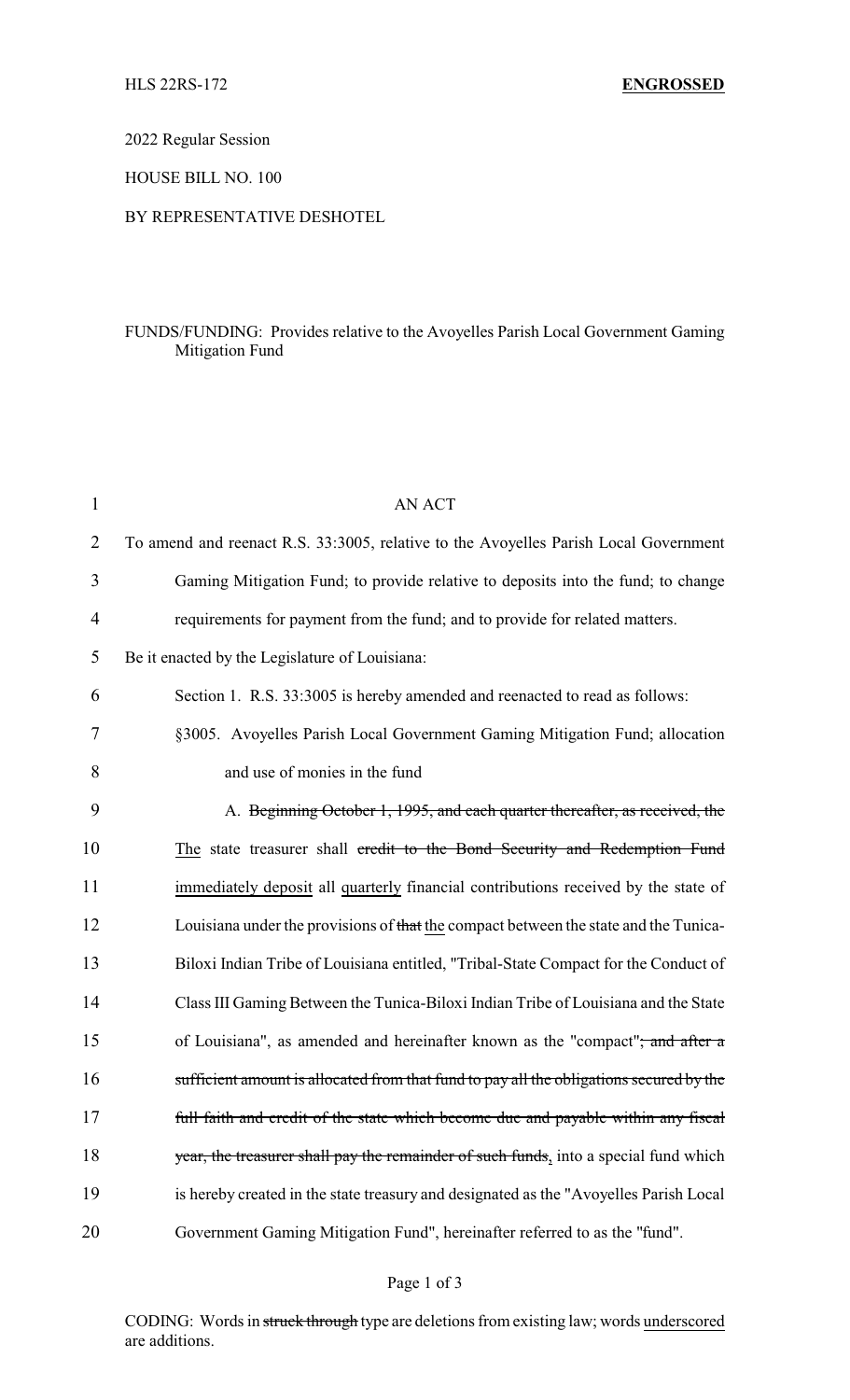| 1  | B. The monies in the fund shall be subject to an annual appropriation by the                     |
|----|--------------------------------------------------------------------------------------------------|
| 2  | legislature and shall be used solely to offset and defray the expenses of certain                |
| 3  | political subdivisions within Avoyelles Parish as provided in Subsection C of this               |
| 4  | Section which result from the conduct of Class III gaming. All unexpended and                    |
| 5  | unencumbered monies in the fund at the end of each fiscal year shall remain in the               |
| 6  | fund; the treasurer shall invest all monies in the fund in the same manner as the                |
| 7  | monies in the state general fund and all interest earned shall remain to the credit of           |
| 8  | the fund.                                                                                        |
| 9  | C. Within ten days of the deposit of the monies into the fund each quarter,                      |
| 10 | the state treasurer shall <del>, in accordance with the provisions of Subsection B of this</del> |
| 11 | Section, remit all such monies to the Avoyelles Parish Police Jury. The Avoyelles                |
| 12 | Parish Police Jury shall, within ten days of the receipt of such monies, distribute all          |
| 13 | such funds to the governing authority of the political subdivisions of Avoyelles                 |
| 14 | Parish as determined by the Gaming Revenue Distribution Committee created by the                 |
| 15 | parish governing authority.                                                                      |
| 16 | D. Notwithstanding Subsection C, the funds will be distributed as follows                        |
| 17 | for the first year, beginning October 1, 1995:                                                   |
| 18 | (1) Avoyelles Parish Police Jury - twenty-five percent.                                          |
| 19 | (2) Avoyelles Parish Law Enforcement District - thirty percent.                                  |
| 20 | (3) The district attorney for the Twelfth Judicial District - five percent.                      |
| 21 | (4) Avoyelles Parish School Board - fifteen percent.                                             |
| 22 | (5) The municipalities in Avoyelles Parish - twenty-five percent, to be                          |
| 23 | distributed to the individual municipalities in accordance with a formula developed              |
| 24 | by the Avoyelles Parish Mayors Association and approved by the police jury.                      |
| 25 | E.D. The Gaming Revenue Distribution Committee shall meet annually prior                         |
| 26 | to October first each year to determine the proportion of funds to be distributed to             |
| 27 | each political subdivision of the parish. The Avoyelles Parish Mayors Association                |
| 28 | shall develop a formula for the distribution of the revenues allocated for the                   |
| 29 | municipalities in the parish.                                                                    |
|    |                                                                                                  |